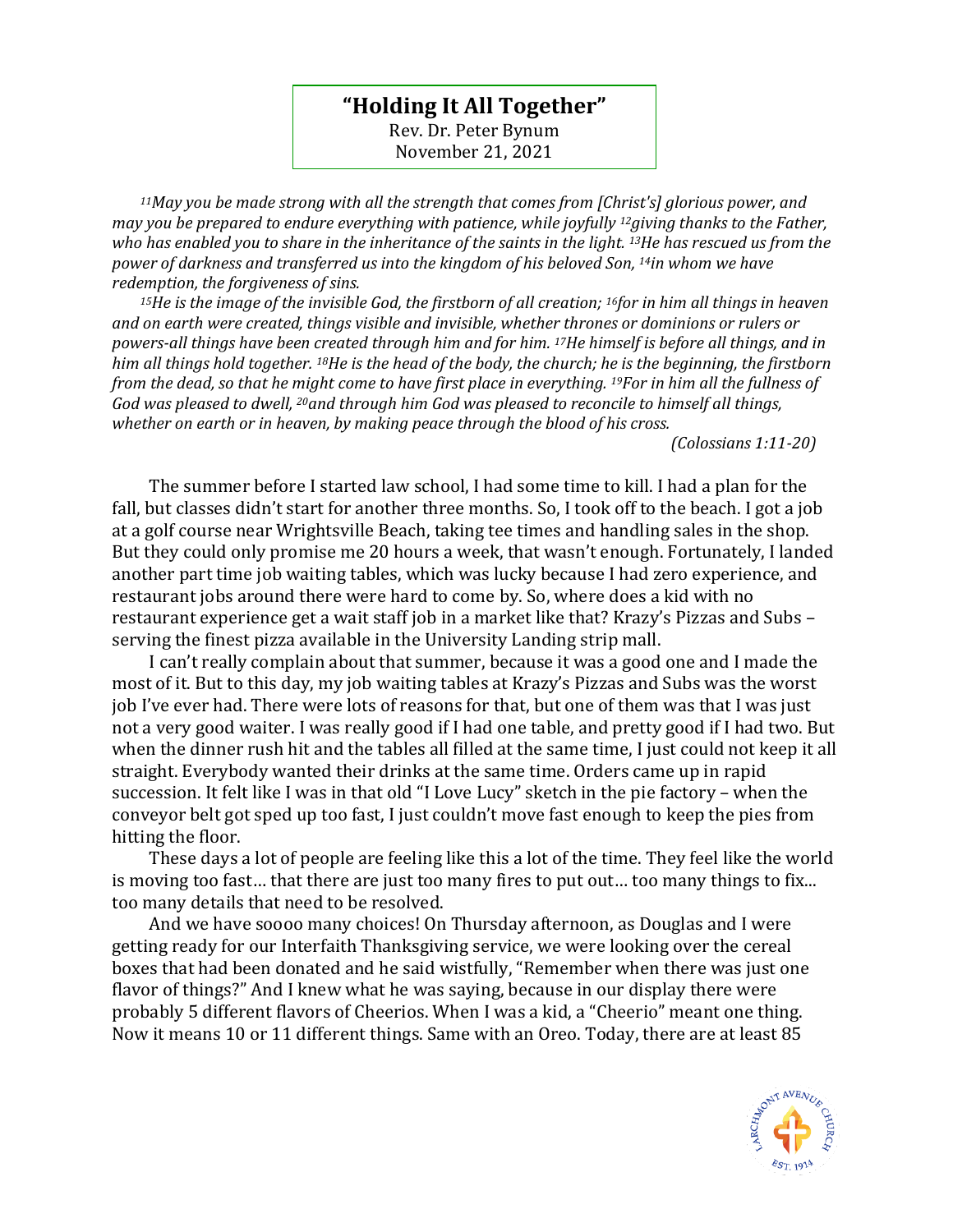different flavors of Oreos. Lady Gaga has her own Oreo flavor. I'm not kidding. It's kind of amazing that anybody can make a decision about anything these days.

The serious side of all of this is that a lot of people are feeling stressed out and overwhelmed, to the point that some of us feel like we are spending most of our time just trying to hold it all together. And it is exhausting. As one person has written, "I am tired of trying to hold things together that cannot be held. Trying to control what cannot be controlled. I am tired of denying myself what I want for fear of breaking things I cannot fix. They will break no matter what we do."<sup>1</sup>

Or another, who on a day when it all seemed too much, just crumpled up into a ball. "I hugged my knees to my chest," she said, "desperately trying to hold myself together so I didn't splinter into a thousand pieces. If I let go, no one would ever be able to put the pieces together again."<sup>2</sup>

No wonder it is just at these moments when we tend to have our clearest experiences of God. The minute we realize that we cannot hold it all together, we realize how much we need to know that someone can. If we feel like we are losing our grip, we crave the assurance that someone greater can grab hold of us and keep everything from falling completely and irreparably apart. When the world seems crazy, we need to feel like something can hold it together. As one biblical writer has put it, "The quest of the ages has been for a principle of unity and continuity that will interpret the universe."<sup>3</sup>

Or, we might just call it a search for the "theory of everything." That's how Albert Einstein described it, and that's what Albert Einstein was looking for. Honestly, he got us as close as anyone ever has. Einstein's vision of the cosmos was clearly scientific, but it also rested on a conviction that there was and is a God who created it all. He had what some have called "a night-sky theology, a sense of the awesomeness of the universe"<sup>4</sup> that was essentially the same as the wonder felt by the psalmist who looked up and the night sky and uttered the prayer "*O LORD, our Sovereign… When I look at your heavens, the work of your fingers, the moon and the stars that you have established; what are human beings that you are mindful of them, mortals that you care for them?"* <sup>5</sup>

That's how Einstein viewed the created order. For him, the greatest mystery is the fact that the cosmos is *something*, even though it could have been *nothing*. In the beginning, something started everything, and Einstein referred to that beginning, as we do, with the name "God." And he was driven by a desire to understand the order that God had created. His life was a relentless pursuit of truth, a persistent probing of cosmic mysteries through scientific inquiry. He never stopped seeking that elusive "theory of everything," a model that could explain the workings of the universe.

<sup>&</sup>lt;sup>1</sup> Erin Morgenstern, The Night Circus, [https://www.goodreads.com/quotes/462422-i-am-tired-of-trying-to-hold](https://www.goodreads.com/quotes/462422-i-am-tired-of-trying-to-hold-things-together-that)[things-together-that,](https://www.goodreads.com/quotes/462422-i-am-tired-of-trying-to-hold-things-together-that) accessed on November 19, 2021.

<sup>&</sup>lt;sup>2</sup> Cat Clarke, Entangled, [https://www.goodreads.com/author/quotes/4118351.Cat\\_Clarke,](https://www.goodreads.com/author/quotes/4118351.Cat_Clarke) accessed on November 19, 2021.

<sup>&</sup>lt;sup>3</sup> G. Preston MacLeod, Exposition to "The Epistle to the Colossians," The Interpreter's Bible, Vol. XI New York: Abingdon Press (1955), p. 165.

<sup>4</sup> Louis Menand, "Reading Into Albert Einstein's God Letter," [https://www.newyorker.com/news/daily](https://www.newyorker.com/news/daily-comment/reading-into-albert-einsteins-god-letter)[comment/reading-into-albert-einsteins-god-letter,](https://www.newyorker.com/news/daily-comment/reading-into-albert-einsteins-god-letter) posted December 25, 2018.

<sup>5</sup> Psalm 8:1, 3-4.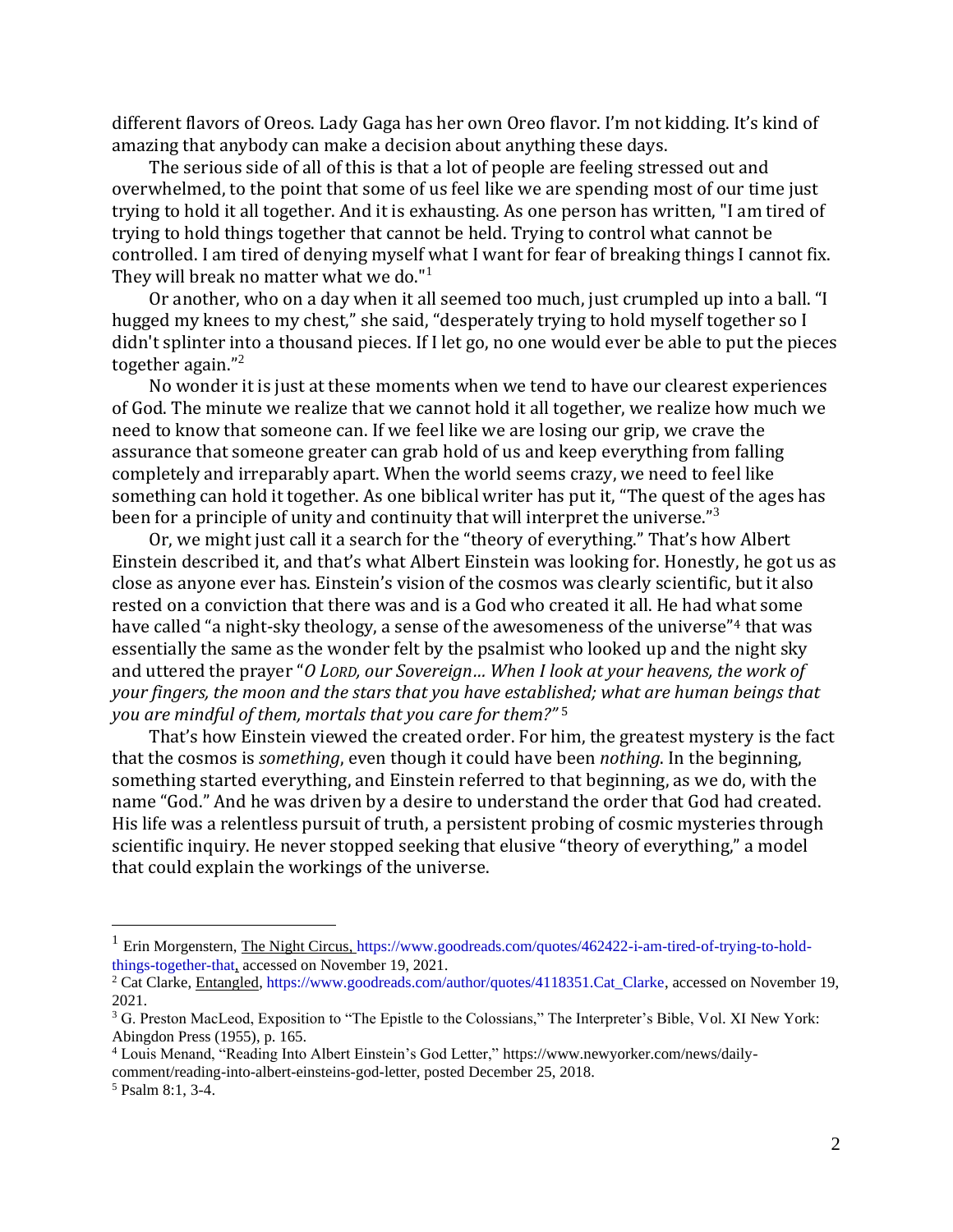I am not a physicist by any stretch, but smart people have tried to explain this to me, and I think I have just enough of it to be dangerous. As I understand it, Einstein had a pretty accurate idea of how things work on an atomic level. Quantum mechanics found order and patterns in the way atoms and electrons and sub-atomic particles move and occupy space, electromagnetic rules that held true mathematically and predictably.

The same was true of the universe in its grandest scope. Einstein's theory of relativity was a breakthrough that focused how gravity really worked – how it affected planets and stars and galaxies on a cosmic scale. Again, there is predictability. There are consistent rules.

The problem was that what is true on the smallest scale did not translate into the universal scale. And vice versa. Relativity could not account for the way atoms behaved; quantum mechanics theory breaks down when things get really big. Einstein was never able to unify the two theories. He was never able to put it all together into one coherent picture. But -- and I think this is one of the coolest things about it all -- that never seemed to frustrate him. It just drove him harder. Although God seemed to have dropped a veil over the truths he was pursuing, Einstein kept plugging away, trying to peek beneath that veil to get a little glimpse into eternity. And he knew that, when his life was over, there would be others who could take the ball and keep running with it – keep searching for that elusive "theory of everything."

While people continue to debate what kind of faith in God Einstein really had, it seems clear to me that Einstein strongly associated the order of the universe with his concept of God. As suggested by his famous aphorism, that "Science without religion is lame, religion without science is blind," he also sought a grand theory that could somehow connect the order of our physical world to the order of God, an idea that could somehow pull it all together in some coherent way.

This, I would say, is the very same idea found in the letter to the Colossians. Where Einstein begins with science, the writer of this letter begins with faith. But I would say that both of them are really looking for the same thing. Both are seeking to understand this world that often defies understanding – a world in which the pieces don't always seem to fit.

Back in 1920, another great thinker probed these same mysteries, although his chosen medium was poetic verse. The world was still reeling from the carnage of World War I. Europe lay in smoky ruins. Nine million soldiers and seven million civilians had died in the conflict. Politicians were seeking ways to pull together a shaky peace, but William Butler Yeats worried that the world was far from finding any cohesive way to live together:

> *Turning and turning in the widening gyre The falcon cannot hear the falconer; Things fall apart; the centre cannot hold; Mere anarchy is loosed upon the world, The blood-dimmed tide is loosed, and everywhere The ceremony of innocence is drowned; The best lack all conviction, while the worst Are full of passionate intensity...*